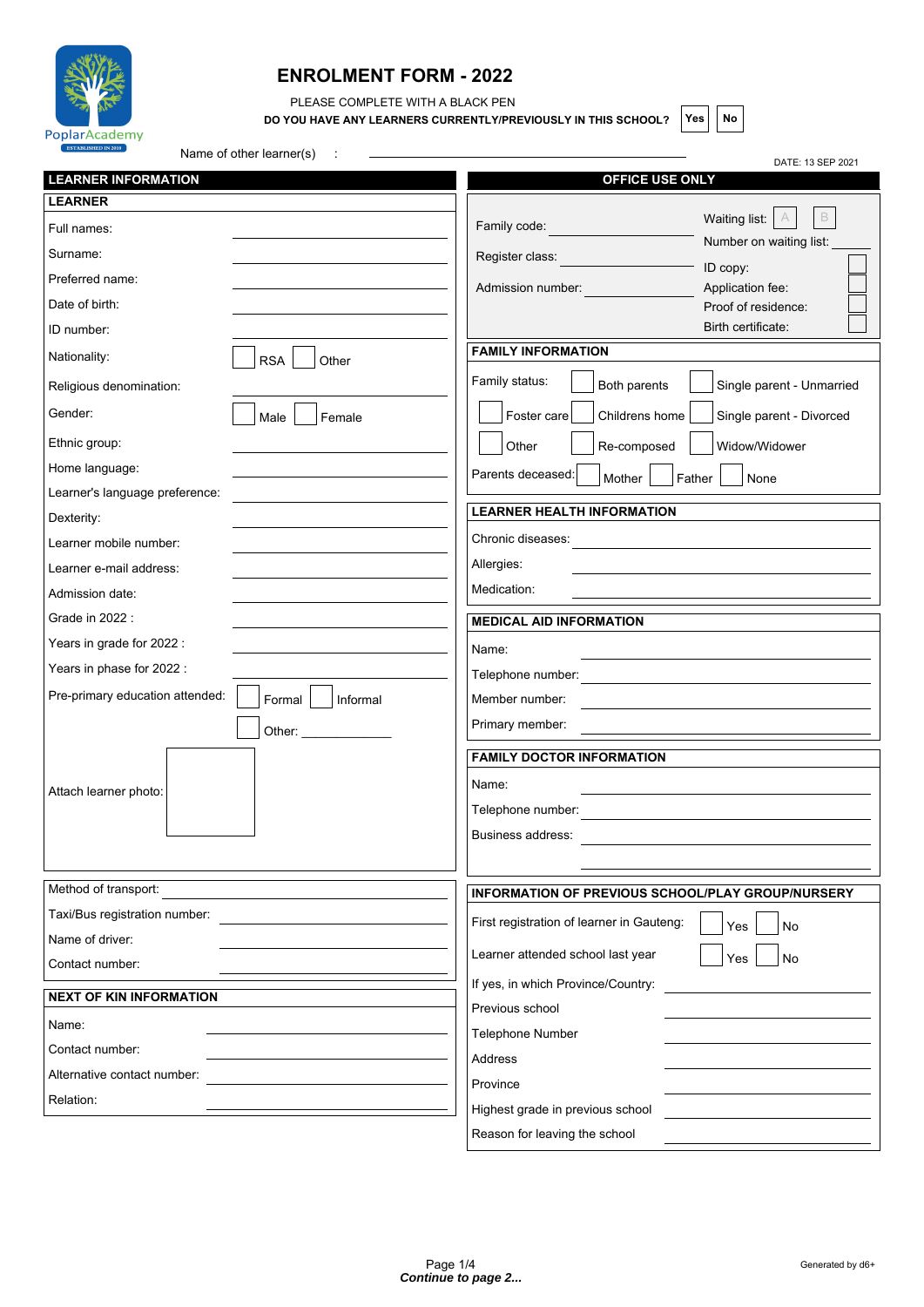|                                                                           |                                         | DATE: 13 SEP 2021             |
|---------------------------------------------------------------------------|-----------------------------------------|-------------------------------|
| BIOLOGICAL PARENT / LEGAL GUARDIAN 1 INFORMATION                          |                                         |                               |
| Title:                                                                    | Postal address:                         |                               |
| Full names:                                                               |                                         |                               |
| Surname:                                                                  |                                         |                               |
| Initials:                                                                 | Occupation status:                      | Own Employer Professional     |
| Preferred name:                                                           |                                         | Own Employer Non-Professional |
| ID number:                                                                |                                         |                               |
| Home language:                                                            |                                         | House wife<br>Part time       |
| Communication preference:<br><b>SMS</b><br>E-mail<br>Mail                 |                                         | Contract worker<br>Pensioner  |
| By hand                                                                   |                                         | Student<br>Temporary          |
| Language preference:                                                      |                                         | Full time<br>Unemployed       |
| Mobile number:                                                            | Occupation:                             |                               |
| Home tel:                                                                 | Employer:                               |                               |
| Fax:                                                                      | Work telephone number:                  |                               |
| E-mail:                                                                   | Employer physical address:              |                               |
| Residential address:                                                      |                                         |                               |
|                                                                           |                                         |                               |
|                                                                           | Is the learner living with this parent? | Yes<br><b>No</b>              |
|                                                                           |                                         |                               |
|                                                                           |                                         |                               |
|                                                                           |                                         |                               |
| <b>BIOLOGICAL PARENT / LEGAL GUARDIAN 2 INFORMATION</b><br>Title:         | Postal address:                         |                               |
| Full names:                                                               |                                         |                               |
| Surname:                                                                  |                                         |                               |
| Initials:                                                                 |                                         |                               |
| Preferred name:                                                           | Occupation status:                      | Own Employer Professional     |
| ID number:                                                                |                                         | Own Employer Non-Professional |
| Home language:                                                            |                                         | House wife<br>Part time       |
|                                                                           |                                         | Contract worker<br>Pensioner  |
| Communication preference:<br><b>SMS</b><br>E-mail<br>Mail                 |                                         |                               |
| By hand                                                                   |                                         | Student<br>Temporary          |
| Language preference:<br><u> 1989 - Andrea State Barbara, amerikan per</u> |                                         | Full time<br>Unemployed       |
| Mobile number:                                                            | Occupation:                             |                               |
| Home tel:                                                                 | Employer:                               |                               |
| Fax:                                                                      | Work telephone number:                  |                               |
| E-mail:                                                                   | Employer physical address:              |                               |
| Residential address:                                                      |                                         |                               |
|                                                                           | Is the learner living with this parent? | No<br>Yes                     |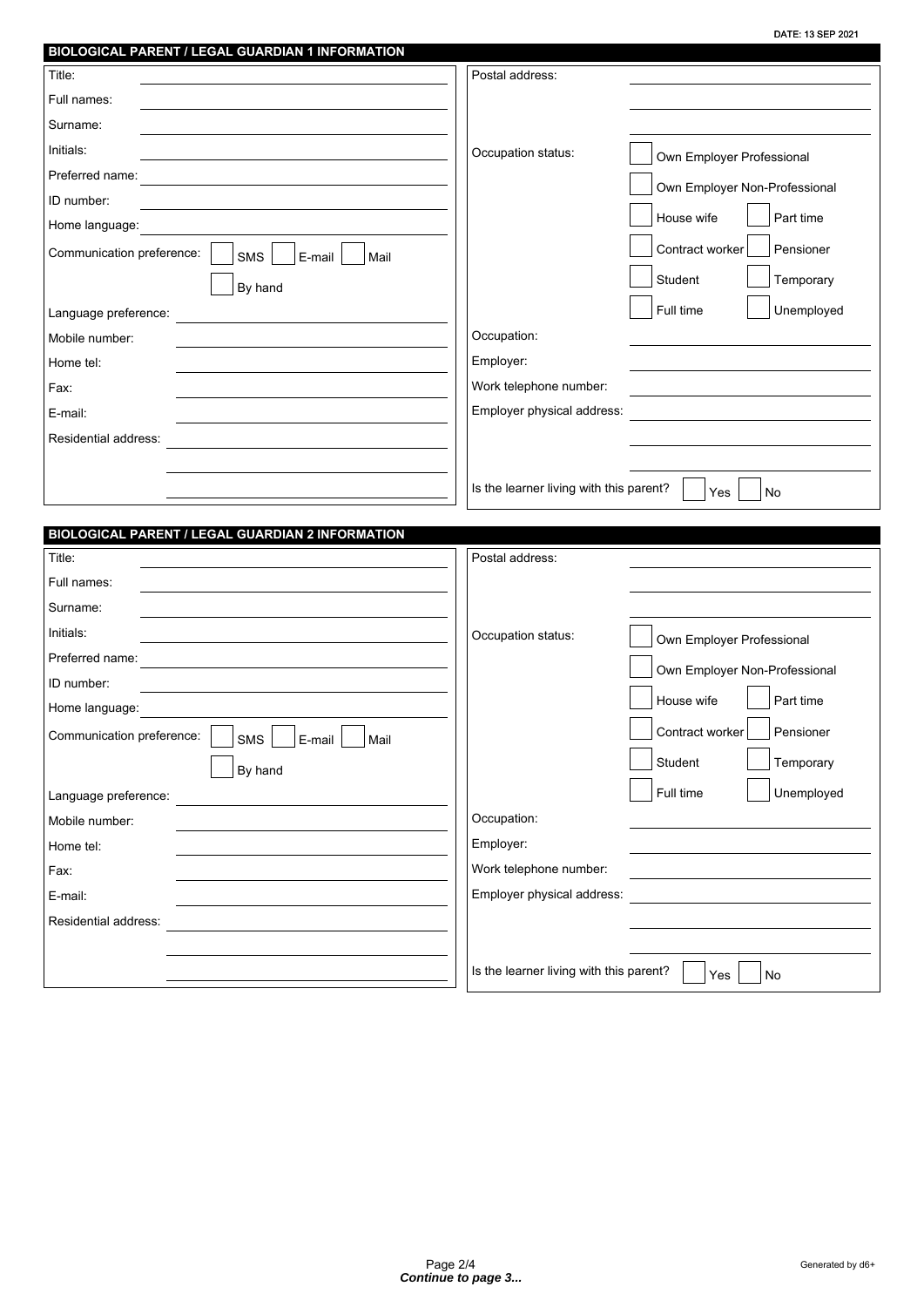|                                                    | DATE: 13 SEP 2021                                      |
|----------------------------------------------------|--------------------------------------------------------|
| <b>ACCOUNTABLE PERSON'S INFORMATION</b>            |                                                        |
| <b>Biological Parent 1</b>                         | <b>Biological Parent 2</b><br>Other                    |
|                                                    | Only if 'Other', please complete section A or B below: |
| A) INDIVIDUAL                                      | B) COMPANY / CLOSED CORPORATION / TRUST                |
| Title:                                             | Title:                                                 |
| Full names:                                        | Name:                                                  |
| Surname:                                           | Registration number:                                   |
| Initials:                                          | Language preference:                                   |
| Preferred name:                                    | Contact number:                                        |
| ID number:                                         | Fax number:                                            |
| Home language:                                     | Business address:                                      |
| Communication preference:<br>SMS<br>E-mail<br>Mail |                                                        |
| By hand                                            |                                                        |
| Language preference:                               | Postal address:                                        |
| Mobile number:                                     |                                                        |
| Telephone number:                                  |                                                        |
| Fax number:                                        | <b>BANKING DETAILS</b>                                 |
| E-mail:                                            | Bank:                                                  |
| Residential address:                               | Branch:                                                |
|                                                    | Branch code:                                           |
|                                                    | Account type:<br>Cheque<br>Transmission<br>Savings     |
| Postal address:                                    | Bank account number:                                   |
|                                                    | Account holder:                                        |
|                                                    |                                                        |
| Postal Code:                                       |                                                        |